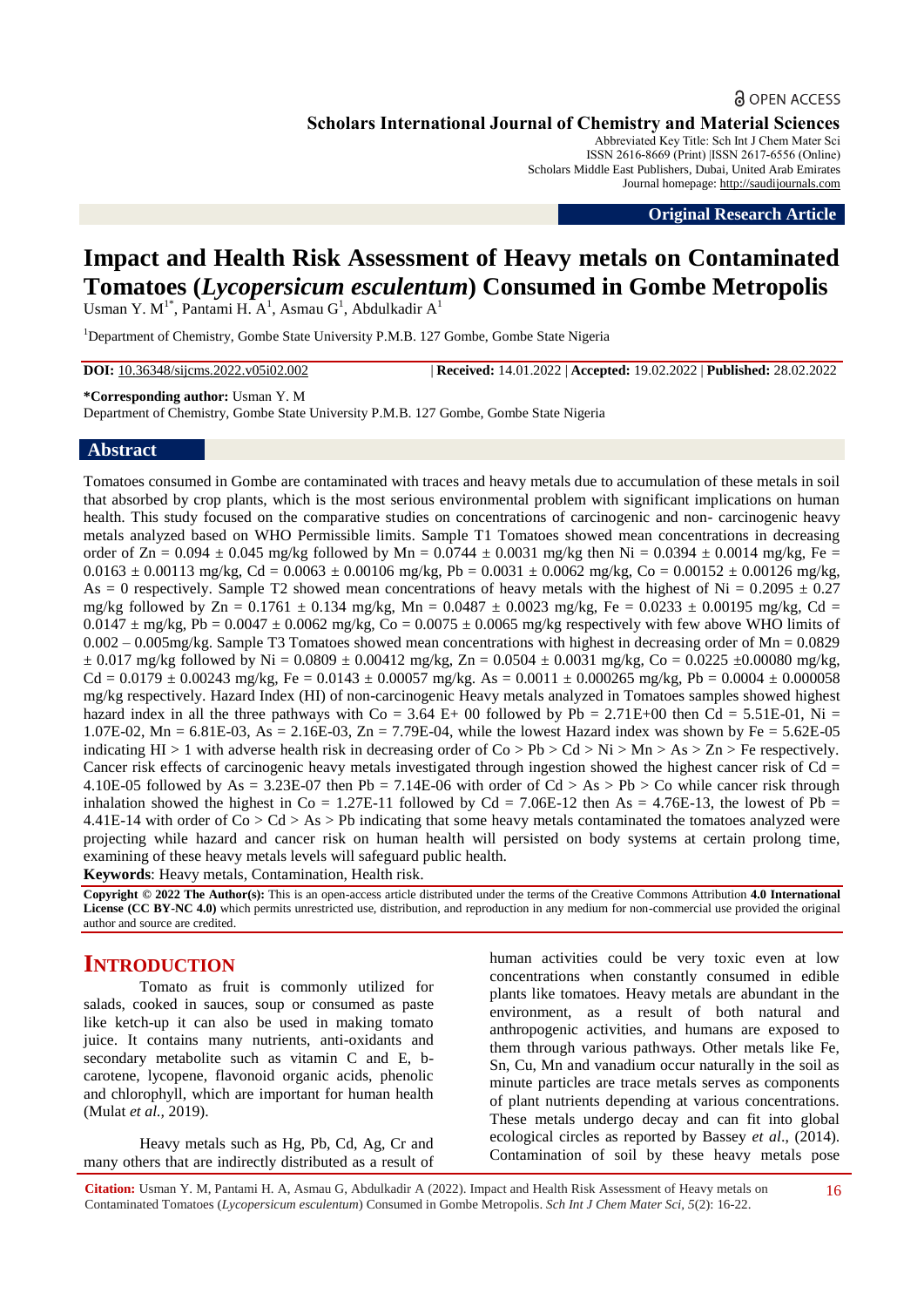serious environmental hazards and has significant implications for human health. Soil is a vital environmental, ecological and agricultural resource that has to be protected, from further environmental degradation. Thus soil play important role for adequate supply of healthy food needed for the world's increasing population as reported by Bassey *et al*., (2014).

Intake of heavy metals by vegetables in soil may pose a risk to the human health, this because heavy metals have the ability to accumulate in living organisms and at elevated levels they can be toxic. Prolong consumption of unsafe concentrations of heavy metals through foodstuffs may lead to the chronic accumulation of the metals in kidney, Liver and borne diseases that causes disruption of biochemical processes (Lawal and Audu, 2011).

## **MATERIALS AND METHODS**

#### **Sample Collection**

Three different samples of Tomatoes commonly consumed in Gombe were collected all together. Samples were identified with local names and coded as  $T1 = \text{Large Red Chern}$  Tomato,  $T2 = \text{Plum}$ Tomato, T3= Beef Steak, from Gombe. These different samples of Tomatoes were collected from two major markets in Gombe Metropolis. Then two corresponding samples were mixed together to form representative fractions suitable for the analysis as adopted by Usman *et al*., (2020) and Usman *et al*., (2021).

#### **Sample Preparation of Fruit Samples**

Exactly 30 g of fresh Tomatoes samples were weighed separately and placed in  $400 \text{ cm}^3$  beakers. Then  $200 \text{ cm}^3$  of distilled water was added. The mixture was boiled for 1 hr over hot plate at several time intervals of 10 minutes lost molecules was replaced during evaporation. The solution was allowed to cooled and transferred into a volumetric flask, it was then stored in refrigerator for further analysis as adopted by Usman *et al*., (2021).

## **Sample Preparation for AAS Analysis**

Initially, 10 cm<sup>3</sup> of 1M  $HNO<sub>3</sub>$  was added to 1.00 g of Tomato sample in 25 x 150 mm glass digestion tube. The samples were then heated at  $95 \pm 10$  $^{\circ}$ C for 15 minutes. When cool, 5 cm<sup>3</sup> of HNO<sub>3</sub> was added and heated for another 30 minutes. The digests were again allowed to cool, then  $2 \text{ cm}^3$  of distilled water and 3 cm<sup>3</sup> of 30 %  $H_2O_2$  was added and heated to 95  $\pm$  5 °C. After the digests were cooled again, another 1 cm<sup>3</sup> of 30 %  $H_2O_2$  was added. Heating continued until the sample volumes reduced to approximately  $5 \text{ cm}^3$ . The digests were then allowed to cool again before being diluted to 50  $\text{cm}^3$  with distilled water. Prior to analysis, the tomatoes digests were further diluted for analysis of metals content as adopted by (Usman *et al*., 2020).

#### **Study Area**

Gombe is the City and the Headquarters of the Gombe State is located in the center part of northeastern part of Nigeria latitude (10° 15' N, 10° 19' N) and between longitude  $(11^{\circ} 07^{\circ} E, 11^{\circ} 15^{\circ} E)$  and is known as one of the rapidly growing metropolitan areas of Nigeria. Gombe state has approximately  $52 \text{ km}^2$  (20 Sq ml) land area and has the highest estimated population of about (261,536) people as at 2006 National Population census. It also has an important role as being the touristic, cultural and industrial Center.

## **RESULTS AND DISCUSSION**

#### **Mean Concentration of Heavy metals in All samples**

Heavy metals concentrations shown in Figure 1 expressed that sample T1 Tomatoes showed Zn has the highest concentrations among all the heavy metals and their concentrations was expressed in decreasing order of; Zn with  $0.094 \pm 0.045$  mg/kg followed by Mn with 0.0744  $\pm$  0.0031 mg/kg then Ni has 0.0394  $\pm$ 0.0014 mg/kg, Fe showed  $0.0163 \pm 0.00113$  mg/kg, Cd showed 0.0063  $\pm$  0.00106 mg/kg, Pb showed 0.0031  $\pm$ 0.0062 mg/kg, Co showed  $0.00152 \pm 0.00126$  mg/kg, Lastly As has zero concentrations. Except As metal most of the Heavy metals in sample T1 unveiled lowest concentrations below the FAO/WHO permissible limits of 0.001 to 0.05 mg/kg in vegetables as stated by Adedokun *et al*,. (2016). The heavy metals concentrations in T1 was expressed in decreasing order of;  $Zn > Mn > Ni > Fe > Cd > Pb > Co > As$ 

On the other hand, heavy metal concentration in sample T2 showed Ni with the highest mean concentration of  $0.2095 \pm 0.27$  mg/kg followed by Zn with the mean concentration of  $0.1761 \pm 0.134$  mg/kg. Manganese has the concentration of  $0.0487 \pm 0.0023$ mg/kg. Fe has the concentration of  $0.0233 \pm 0.00195$ mg/kg, Cd has the concentration of  $0.0147 \pm \text{mg/kg}$ , Pb has concentration of  $0.0047 \pm 0.0062$  mg/kg, Co has the concentration of  $0.0075 \pm 0.0065$  mg/kg. Their concentrations are expressed decreasing order of; Ni >  $Zn > Mn > Fe > Cd > Co > Pb > As$  where Nickel as the highest concentration above them while As the lowest concentrations.

Heavy metals in Sample T3 showed concentration of in samples were Mn has the highest mean concentration of  $0.0829 \pm 0.017$  mg/kg followed by Ni has the concentration of  $0.0809 \pm 0.00412$  mg/kg, Zn has the concentration of  $0.0504 \pm 0.0031$  mg/kg, Co has the concentration of  $0.0225 \pm 0.00080$  mg/kg, Cd has the concentration of  $0.0179 \pm 0.00243$  mg/kg, Fe showed the concentration of  $0.0143 \pm 0.00057$  mg/kg. Arsenic revealed the concentration of  $0.0011 \pm$ 0.000265 mg/kg while Pb showed the lowest mean concentration of  $0.0004 \pm 0.000058$  mg/kg. Their concentrations were expressed as  $Mn > Ni > Zn > Co >$  $Cd > Fe > As > Pb$  respectively. The result showed that Mn has the highest while Pb formed the lowest Heavy metals concentrations which were all below permissible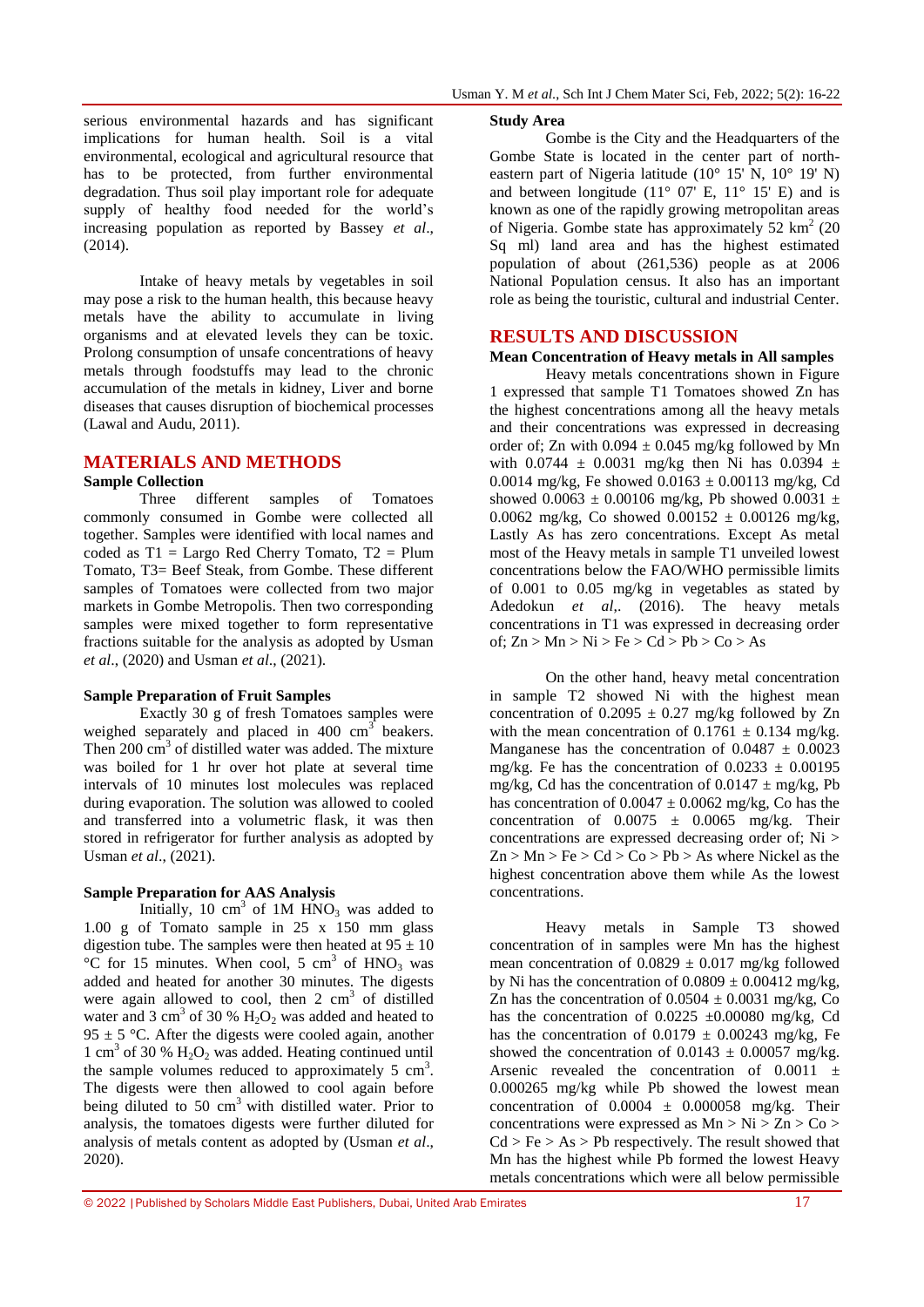limits of 0.001 tO 0.05 mg/kg as reported by Adedokun *et al*., 2016). The highest concentration of the Heavy metals could be attributed to nature of the irrigated water used, run-off water, excess Fertilizer, Herbicides, Pesticide from the farm lands, and random Organic dump waste used as a source of fertilizer.



**Figure 1: Mean Conc. of Heavy Metals in All Samples of Tomatoes (mg/kg)**

#### **Health Risks Assessment**

Health risks assessment of carcinogenic and non-carcinogenic risk through Heavy metals present in some edible Tomatoes samples around Gombe has been determined using exposure pathways of inhalation, ingestion and dermal to determined health risk of human as evidence for taking decision, (Usman *et al*., 2020) and (Hu *et al*., 2017).

Methods adopted was through (Usman *et al*., 2020) which are mention below.

#### **Ingestion**

 $CS$  x IRing x EF x FI x ED x CF  $AD_{ing}$  (mg/kg<sup>-1</sup> day<sup>-1</sup>) = BW x AT (Usman *et al*., 2020)

#### **Inhalation**

PEF x BW x AT  $AD<sub>inh</sub>$   $(mg/kg<sup>-1</sup>)$  $day^{-1}$  = (Usman *et al*., 2020)

 $CS \times IR$  inh  $x$  EF  $x$  FI  $x$  ED

#### **Dermal**

$$
AD_{\text{der}} \quad (\text{mg/kg}^{-1} \quad \text{day}^{-1}) = \frac{\text{CS x SA x AF xABS xEF x ED x CF}}{\text{BW x AT}}
$$
\n(Usman *et al.*, 2020)

Where AD  $(mg/kg^{-1} day^{-1})$  is the absorbed dose of exposure to through ingestion (ADing), inhalation  $(AD<sub>inh</sub>)$ , and dermal contact  $(AD<sub>der</sub>)$  $CS =$  Chemical concentration in a sample (mg/kg)

IRing = Ingestion rate (mg soil/day): 100 mg/day (Usman *et al*., 2020)

 $FI = Fraction ingestion from contaminated source: 1 at$ reasonable maximum exposure( USEPA., 2011)

EF: Exposure frequency: 350 days for noncarcinogenic effect and (USEPA, 2011)

SA= Exposure skin area:  $5700 \text{cm}^3$  (USEPA, 2011) and (Usman *et al*., 2020)

AF: Soil to skin adherence factor  $(mg/cm^3)0.07$  mg/cm<sup>3</sup> (USEPA, 2011) and (Usman *et al*., 2020)

ABS: Absorption factor  $(mg/cm<sup>3</sup>)0.03(As)$  1 (USEPA, 2011) and (Usman *et al*., 2020)

BW: Body weight in (Kg); 70kg for adult average

PEF: Particle Emission factor: 1.36 x  $10^{9}$  m<sup>3</sup>.kg<sup>-1</sup> (Usman *et al*., 2020)

AT: Average. 365 x ED for non-carcinogenic effect and 365 x 70 for carcinogenic effect

CF: conversion factor  $(10^{-6})$  (USEPA, 2011) and (Usman *et al*., 2020)

## **AD Ingestion Inhalation and Dermal Non-Carcinogenic Metals**

Figure 2 showed daily dose of non carcinogenic metals where Ni has the highest mean daily dose of all the three pathways of 3.17E-04 followed by Zn with 1.6E-04.  $\overline{Mn} = 1.05E-04$  then Pb = 8.17E-05, Fe =  $3.93E -05$ , Co =  $3.32E -05$ , Cd =  $2.03E -0.03E -0.03E$ 05 and lastly As showed the least value of 5.62E-07. The result showed that the daily exposure dose of noncarcinogenic heavy metals of the sample Tomatoes analyzed within the Gombe metropolis were expressed in decreasing order of  $Ni > Zn > Mn > Pb > Fe > Co > Cd$ > As respectively.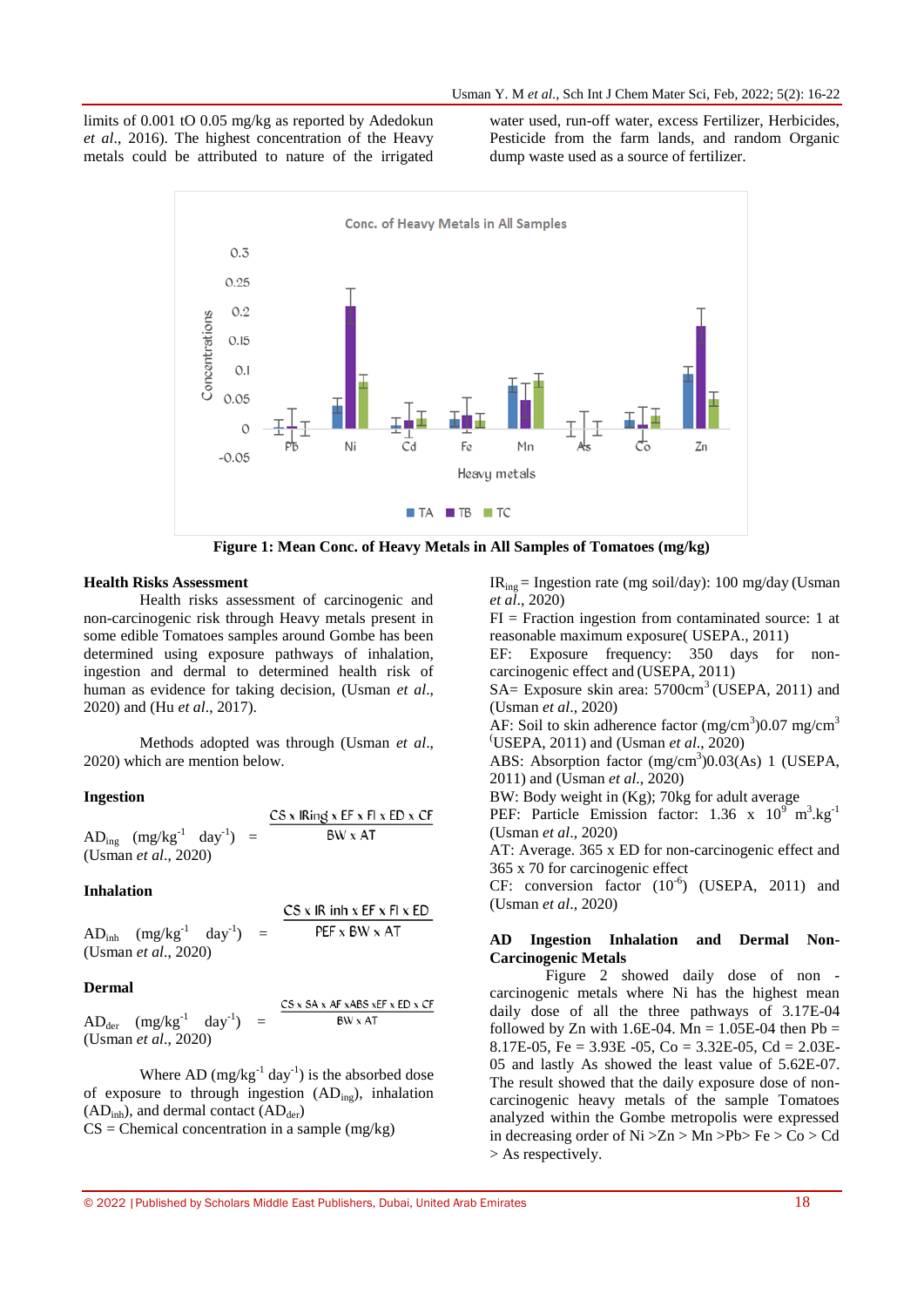

**Figure 2: Mean total daily dose of non- carcinogenic Heavy metals**

## **Mean Total Daily Dose of Carcinogenic Heavy metals**

Figure 3 showed daily dose of Carcinogenic metals where Pb has the highest mean daily dose of all the three pathways of 7.14 E-06 followed by Cd with 6.50E-06. Ni =  $6.45E-05$  then Co =  $4.85E-05$  while the

least amount of daily dose was shown by  $As = 2.15E$ -07. The result showed that the daily exposure dose of Carcinogenic heavy metals of the sample Tomatoes analyzed within the Gombe metropolis were expressed in decreasing order of  $Pb > Cd > Ni > Co > As$ respectively.



**Figure 3: Mean total daily dose of Carcinogenic Heavy metals**

## **Risks Assessment of Non-Carcinogenic Heavy metals and Hazard Quotient**

The hazard quotient (HQ) represents the potential non- carcinogenic risk for an individual heavy metal. The HQ is the ratio of mean daily exposure dose (AD) to the reference dose (RfD) in mg/kg/day (Usman *et al*., 2020) and (Koki *et al.,* 2015).

$$
\frac{AD}{BC}
$$

$$
HQ = \mathsf{RfD}
$$

Reference dose for (RfD<sub>ing</sub>.) ingestion,  $(RfD_{inh.})$  inhalation and  $(RfD_{dem.})$  dermal constant values of heavy metals concentrations in tomatoes for this research have been estimated as;

The RfD<sub>ing</sub> (mg/kg/day), of heavy metals values are; Cd =  $1.00 \times 10^{-3}$ , Cr =  $3.00 \times 10^{-3}$ , Co =  $3.00$  $x 10^{-4}$  Cu = 4.00 x 10<sup>-2</sup> Pb = 3.5 x 10<sup>-3</sup>, Zn = 3.00 x 10<sup>-1</sup> (Zheng *et al.*, 2015), Mn = 1.40 x  $10^{-1}$ , As = 3.00 x  $10^{-4}$ (Bortey-Sam et al., 2015) Ni =  $2.00x$  10<sup>-2</sup> (Caspah *et*  $al., 2016$ ) Fe =  $7.00x 10^{-1}$ (Usman *et al.*, 2020).

The RfD<sub>inh</sub> (mg/kg/day), constant values are;  $Cd = 1.00 \times 10^{-3}$ ,  $Cr = 2.86 \times 10^{-5}$ ,  $Co = 5.71 \times 10^{-6}$ ,  $Cu$  $= 4.02 \times 10^{-2}$ , Pb = 3.52 x 10<sup>-3</sup>, Zn = 3.00 x 10<sup>-1</sup>, (Zheng *et al.*, 2015), Mn = 1.84 x 10<sup>-5</sup>, As = 3.00 x 10<sup>-4</sup>, Ni = 0 (Caspah *et al*., 2016) Fe = 8.25 (Usman *et al*., 2020).

The  $RfD_{\text{derm}}(mg/kg/day)$ , constants values are;  $Cd = 1.00 \times 10^{-5}$  Cr = 6.00 x  $10^{-5}$  Co = 3.00 x  $10^{-2}$  Cu =  $1.20 \times 10^{-2}$  Pb = 5.25 x 10<sup>-4</sup>, Zn = 6.00 x 10<sup>-2</sup> (Zheng *et*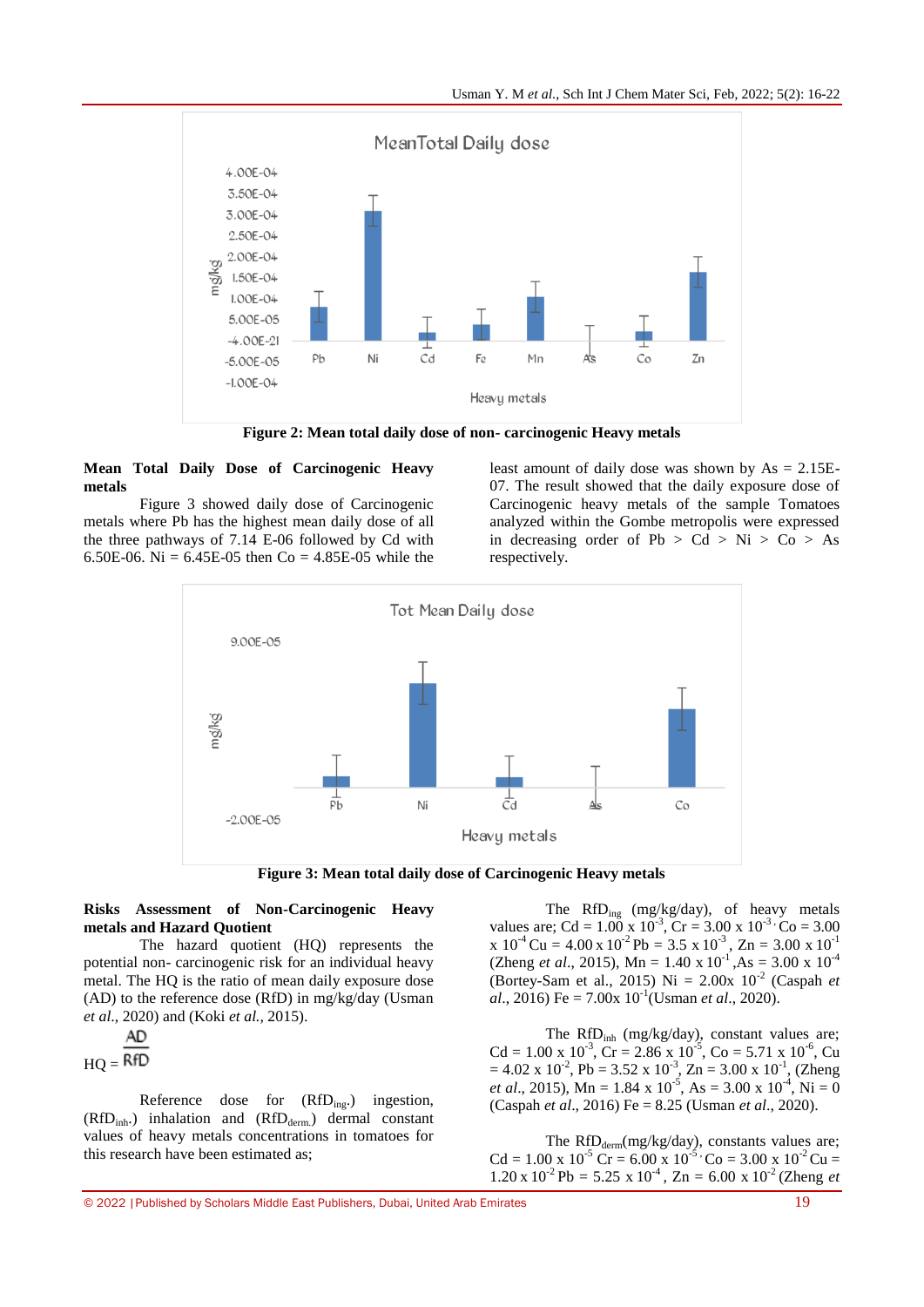*al*., 2015), Mn = 1.84 x  $10^{-3}$ , As = 1.23 x  $10^{-4}$  Ni = 5.6 x 10-3 (Caspah *et al*., 2016). Fe = 7.00 x 10-1 (Usman *et al*., 2020).

### *Hazard Index of Tomatoes Samples in Gombe Motropolis*

Hazard Index (HI) represents the functional non- carcinogenic risk assessment of many heavy metals through major pathways present in the sample, which is given as; Total Hazard Index (Hit = HI ing.  $+$ HI inh.  $+$  HI derm.) Which is the sum of all HI in three pathways.  $HI = \Sigma HQi$  where Q = Hazard Quotient, i = is the different heavy metals in the sample. HI  $\leq 1$  no adverse health risk,  $HI \ge 1$  there is likely adverse health risk effects. As reported by (Koki *et al*., 2015).

Figure 4 showed Hazard Index (HI) of noncarcinogenic Heavy metals analyzed in Tomatoes samples consumed in Gombe metropolis, where Co has the highest hazard index in all the three pathways with  $3.64E+ 00$  followed by Pb =  $2.71E+00$  then Cd = 5.51E-01, Ni = 1.07E-02, Mn = 6.81E-03, As =  $2.16E-$ 03,  $Zn = 7.79E-04$ , while the lowest Hazard index was shown by Fe with 5.62E-05 respectively. The pathway rank of HI  $\geq$  1 indicated that all the heavy metals analyzed in tomatoes were prominent to likely adverse health risk effects as reported by (Usman *et al,*. 2020). The result showed that the hazard index of Non-Carcinogenic heavy metals of the sample Tomatoes analyzed within the Gombe metropolis were expressed in decreasing order of  $Co > Pb > Cd > Ni > Mn > As >$ Zn respectively.



**Figure 4: Hazard Index of Non- Carcinogenic Heavy metals**

Figure 5 showed Hazard Quotient (HQ) of carcinogenic Heavy metals analyzed in Tomatoes samples consumed in Gombe metropolis, where HQ

ingestion showed 6.35E+00 followed by HQ dermal with 5.55E-01, while HQ inhalation showed the lowest of1.29E-06 respectively.



**Figure 5: Hazard Quotient (HQ) of Non- Carcinogenic in three Pathways**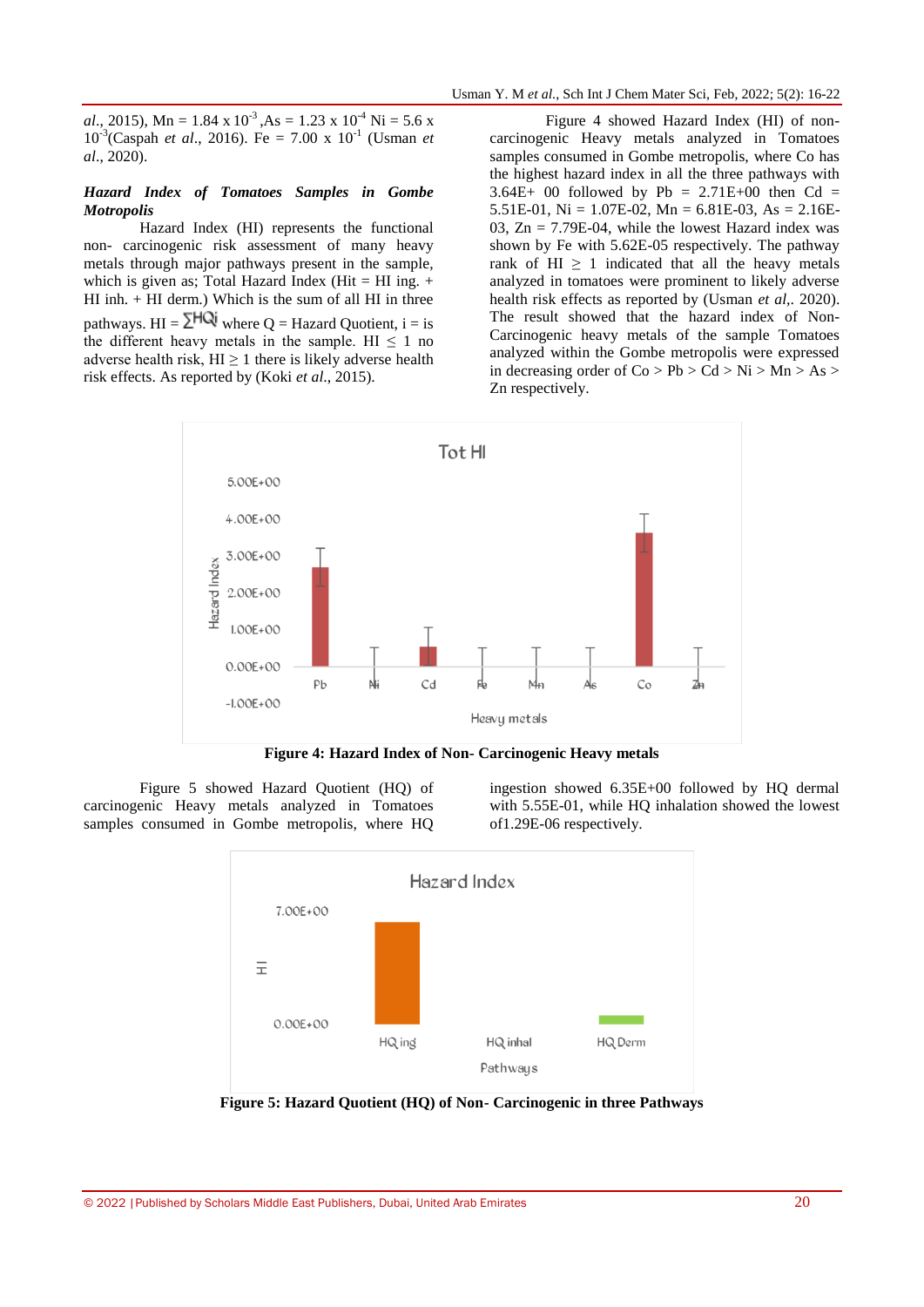#### *Carcinogenic risk assessment of Tomatoes samples within Gombe Metropolis*

Carcinogenic effects of risk assessment are determined through ingestion and inhalation while dermal pathways are neglected only for carcinogenic heavy metals such as Cd, Co, Cr, As and Pb as reported by (Caspah *et al*., 2016).

The carcinogenic cancer risk assessment was determined using multiplying daily exposure dose by either corresponding slope factor of individual carcinogenic heavy metals to arrive at cancer risk values. Slope factor for ingestion in mg/kgday<sup>-1</sup> of As =  $1.50E + 00$ ,  $Pb = 8.50E - 03$ ,  $Cr = 5.0E - 01$ ,  $Co = 0$ , while slope factor for inhalation of carcinogenic heavy metals are  $As = 1.50 E + 01$ ,  $Pb = 4.20 E - 02$ , Cd= 6.30 E + 00, Cr = 4.10 E + 01 Co = 9.80 E + 00 (Caspah *et al*., 2016) and (Usman *et al*., 2020).

Figure 6 show that the cancer risk of carcinogenic heavy metals effects where by the prominent effects was shown by Cd has the highest cancer risk effects through ingestion with 4.10E-05 followed by As with 3.23E-07 then lead has 7.14E-06 cancer risk effect of heavy metal, while Co showed the lowest cancer risk of 0.00E+00. The order of decreasing cancer risk through ingestion is  $Cd > As > Pb > Co$ respectively. The result showed that cancer risk of carcinogenic heavy metals effects through inhalation revealed that Co has the highest of 1.27E-11 followed by Cd with 7.06E-12 then As has 4.76E-13 and Pb showed the lowest cancer risk of 4.41E-14. The order of decreasing cancer risk through inhalation is  $Co > Cd >$  $As > Pb$  respectively. Which were contrary to cancer risk of Pb > Cd > Co > As > Cr as investigated by Usman *et al*., (2020).



**Figure 6: Cancer Risk of Carcinogenic Heavy metals in Tomatoes**

## **CONCLUSION**

Samples of tomatoes were found to be contaminated with the traces and heavy metals such as Pb, Ni, Cd, Fe Mn, As, Co and Zn this could be due to the presence of these heavy metals accumulation in soil that passed through crop plants by absorption. All concentrations obtained from this research were lower than the FAO/WHO permissible limits of 0.02 to 0.05 mg/kg of Heavy metals in foods and vegetables.

Sample T1 Tomatoes mean concentrations showed Zn =  $0.094 \pm 0.045$  mg/kg followed by Mn =  $0.0744 \pm 0.0031$  mg/kg then Ni = 0.0394  $\pm$  0.0014 mg/kg, Fe =  $0.0163 \pm 0.00113$  mg/kg, Cd =  $0.0063 \pm$ 0.00106 mg/kg, Pb = 0.0031  $\pm$  0.0062 mg/kg, Co =  $0.00152 \pm 0.00126$  mg/kg, As = 0 with order of Zn >  $Mn > Ni > Fe > Cd > Pb > Co > As respectively.$ 

Sample T2 mean concentrations of heavy metals showed the highest to  $Ni = 0.2095 \pm 0.27$  mg/kg followed by  $Zn = 0.1761 \pm 0.134$  mg/kg,  $Mn = 0.0487$  $\pm$  0.0023 mg/kg, Fe = 0.0233  $\pm$  0.00195 mg/kg, Cd =  $0.0147 \pm \text{mg/kg}$ , Pb =  $0.0047 \pm 0.0062$  mg/kg, Co =  $0.0075 \pm 0.0065$  mg/kg in decreasing order of Ni  $> Zn$  $> Mn > Fe > Cd > Co > Pb > As accordingly.$ 

Sample T3 Tomatoes mean concentrations showed the highest to Mn =  $0.0829 \pm 0.017$  mg/kg followed by Ni =  $0.0809 \pm 0.00412$  mg/kg, Zn =  $0.0504$  $\pm$  0.0031 mg/kg, Co = 0.0225  $\pm$ 0.00080 mg/kg, Cd =  $0.0179 \pm 0.00243$  mg/kg, Fe =  $0.0143 \pm 0.00057$  mg/kg. As =  $0.0011 \pm 0.000265$  mg/kg, Pb =  $0.0004 \pm 0.0004$ 0.000058 mg/kg with order of  $Mn > Ni > Zn > Co > Cd$  $>$  Fe  $>$  As  $>$  Pb respectively. The order of decreasing mean concentration of heavy metals analyzed in all samples were in sequences  $(Zn > Mn > Ni > Fe > Co >$  $Cd > Pb > As$ ).